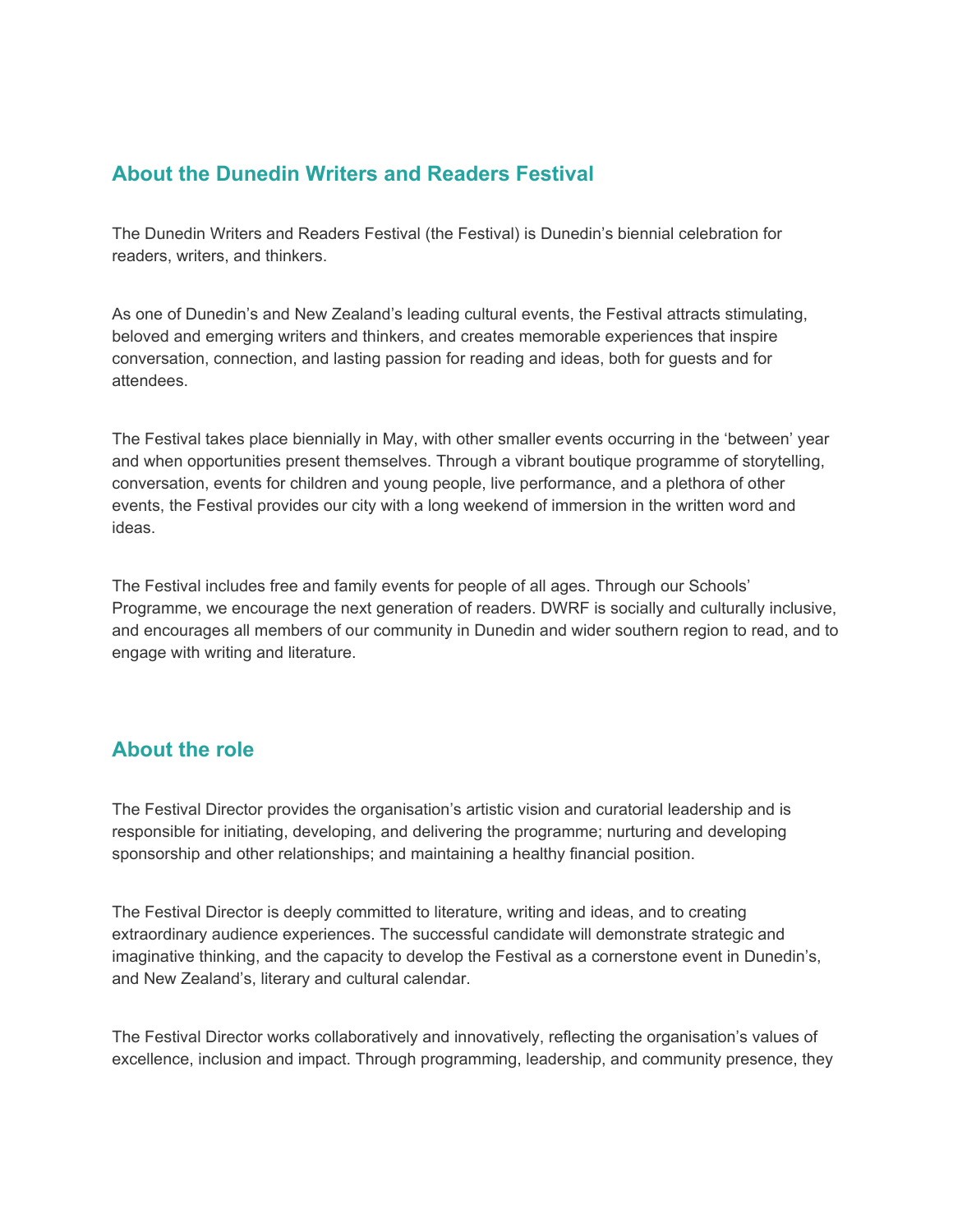maintain and build the Festival's relationships with audiences, writers, publishers and other literary sector peers, funders and donors, media, and other stakeholders.

The Festival Director reports to the Festival Board and is directly responsible for staff contracted for Festival roles and volunteers.

The Festival Director works closely with the Board to sustain and cultivate the Festival's strong financial position, and to ensure the success of associated events and the 2021 Festival.

## **Job Description for Festival Director**

In conjunction with the Festival Board, the Festival Director will oversee and implement the vision, programming, planning, and production of the Festival and associated events. This includes, but is not limited to the below. All elements of the Director's role should be carried out with consideration of the principles of the Treaty of Waitangi.

Festival and events curation and management

- Establish relationships and liaise with writers, publishers, other festivals, potential event chairs and guests, and others as required
- Produce accurate and audience-centric content for the Festival programme and website
- Develop and implement a marketing and publicity plan
- Ensure programme meets requirements of budget, funding bodies and sponsors
- Plan and oversee the smooth running of all events

Relationship management

- Identify and develop artistic and strategic relationships between the Festival and key literary organisations, locally, nationally, and internationally
- Establish and nurture relationships with new and existing sponsors, partners, and stakeholders
- Maintain active relationships with schools and teachers to ensure the ongoing success and relevance of the Schools' Programme

Staff management

● Be responsible for recruitment, induction, goal and objective setting, managing, and reviewing performance of all contracted Festival staff